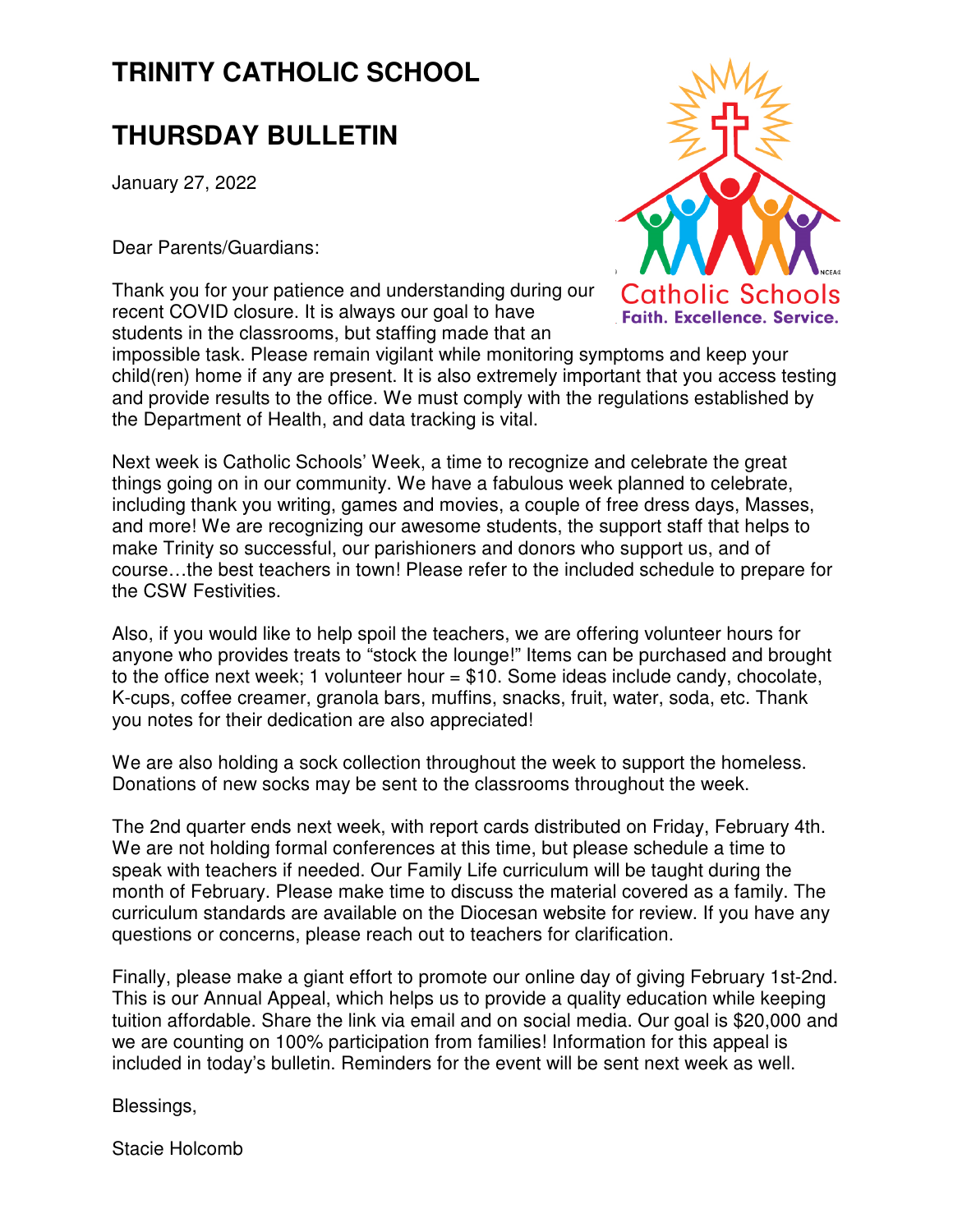## Catholic Schools' Week Schedule

| Sunday, January 30                                                              | Wednesday, February 2                                                                      |
|---------------------------------------------------------------------------------|--------------------------------------------------------------------------------------------|
| Parísh Mass - 11:00 a.m. St.<br>Anthony                                         | Catholíc Schools' Week Mass at<br>the Cathedral (grades 4 & 8<br>represent Trinity. Formal |
| Thank the paríshíoners wíth<br>student-made bookmarks.                          | uníforms.)                                                                                 |
|                                                                                 |                                                                                            |
| Monday, January 31                                                              | Thursday, February 3                                                                       |
| We "A-Door" our Support Staff!!!<br>Door decorating throughout the<br>buíldíng. | Character Day. Come dressed as<br>your favoríte character (school<br>appropríate)          |
| Tuesday, February 1                                                             | Fríday, February 4                                                                         |
| Color Day! Wear your favorite<br>color(s) and enjoy FREE DRESS.                 | Tríníty Mass ín the morning.<br>Movies in the afternoon. Enjoy<br>M&Ms (Mass then a movíe) |
| Onlíne Gívíng Campaígn-TODAY                                                    |                                                                                            |

#### Additional Happenings Throughout Catholic Schools' Week:

- $\star$  Collection of new socks for the homeless community. Bring donations to classrooms throughout the week.
- $\star$  Stock the Lounge. Bring treats to spoil the teachers that make our Catholic School the BEST in town (snacks, drinks, coffee, etc. (Volunteer hours available for donated items.)
- i Board games to be scheduled by classroom teachers.
- $\star$  D.E.A.R. (Drop Everything and Read). To be scheduled by classroom teachers.
- $\star$  Thank yous to donors, parents, parishioners, and more for supporting Trinity.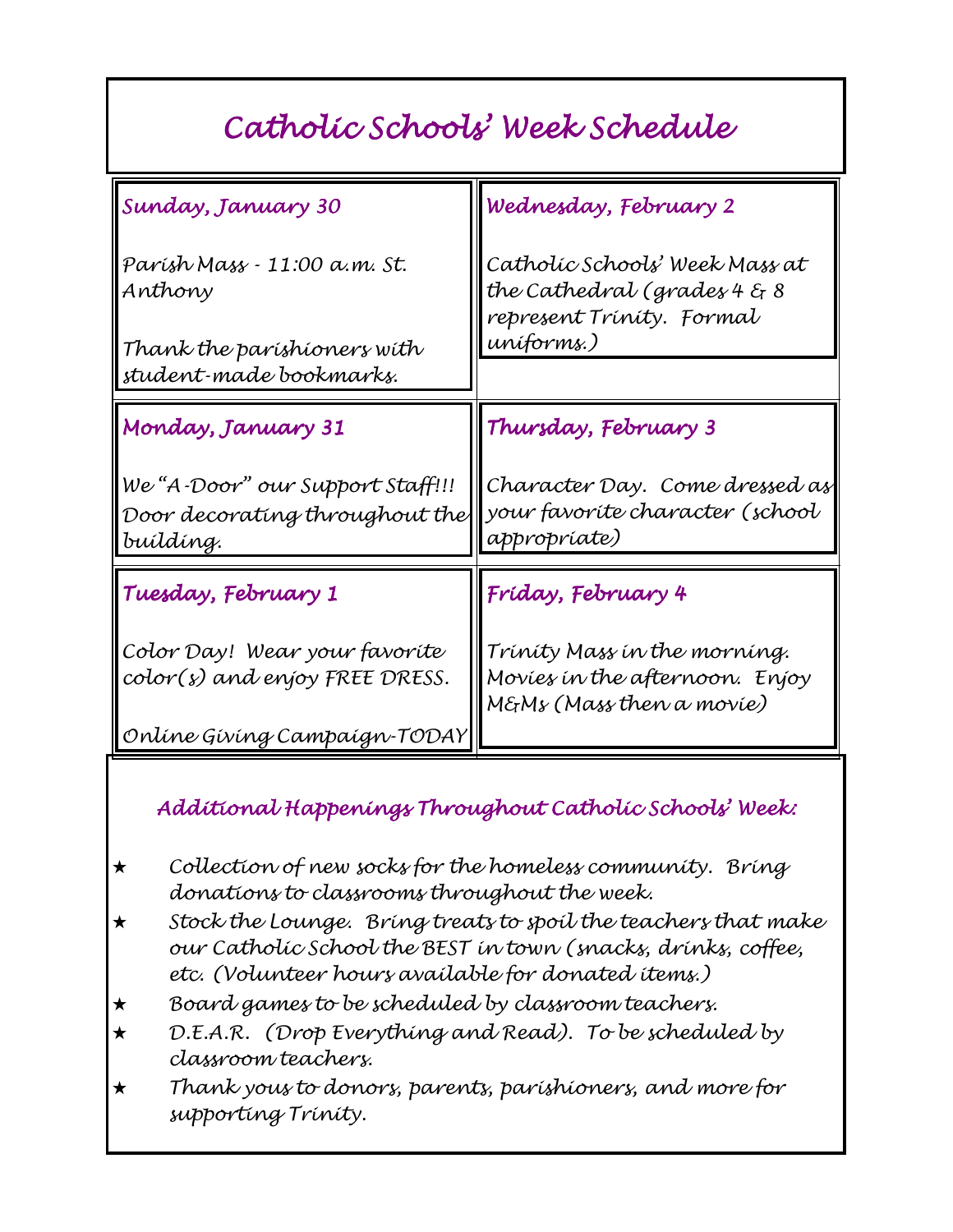# Annual Campaign for Excellence 2022

- We are holding an online giving campaign on February 1st and 2nd.
- Trinity families are asked to help promote this event via email and social media.  $\bullet$ We will provide all of the tools needed to share with friends and family (i.e. a brief letter of explanation, the link to our donation page, visuals for social media posts)
- $\bullet$ In an effort to maximize this campaign, please share with as many contacts as possible, provide reminders to donate, and offer a showing of gratitude to donors.
- Our school goal is \$20,000. If we meet or exceed this goal, students will receive  $\bullet$ a fun reward of free dress, a class movie, and snacks! If we double this goal, students can earn a pajama day!
- If each student raises \$200, we meet the school goal. Additional funds not only help our budget, but gets us closer to a pajama day!!!
- Students are encouraged to participate as well by personally inviting friends and family members to donate on February 1st and 2nd. Phone calls, notes sharing their favorite thing about Trinity, artwork, etc. are all fabulous motivators for the outside community!
- Continue to watch your email and social media for additional information regarding Trinity's Campaign for Excellence.

Please share the following link via email and on your social media accounts to promote our Day of Giving https://factsmgtadmin.com/give/appeal/gjuAFE76k

(This link is also in your email if you are not able to download from this bulletin.)

Posts/Emails should be shared on February 1st and 2nd as part of our Catholic Schools' Week celebration.

Please consider sharing a personal story about how Trinity has helped your child(ren), as well as a showing of gratitude for any financial support.

Please help to support Trinity's Annual Campaign for Excellence!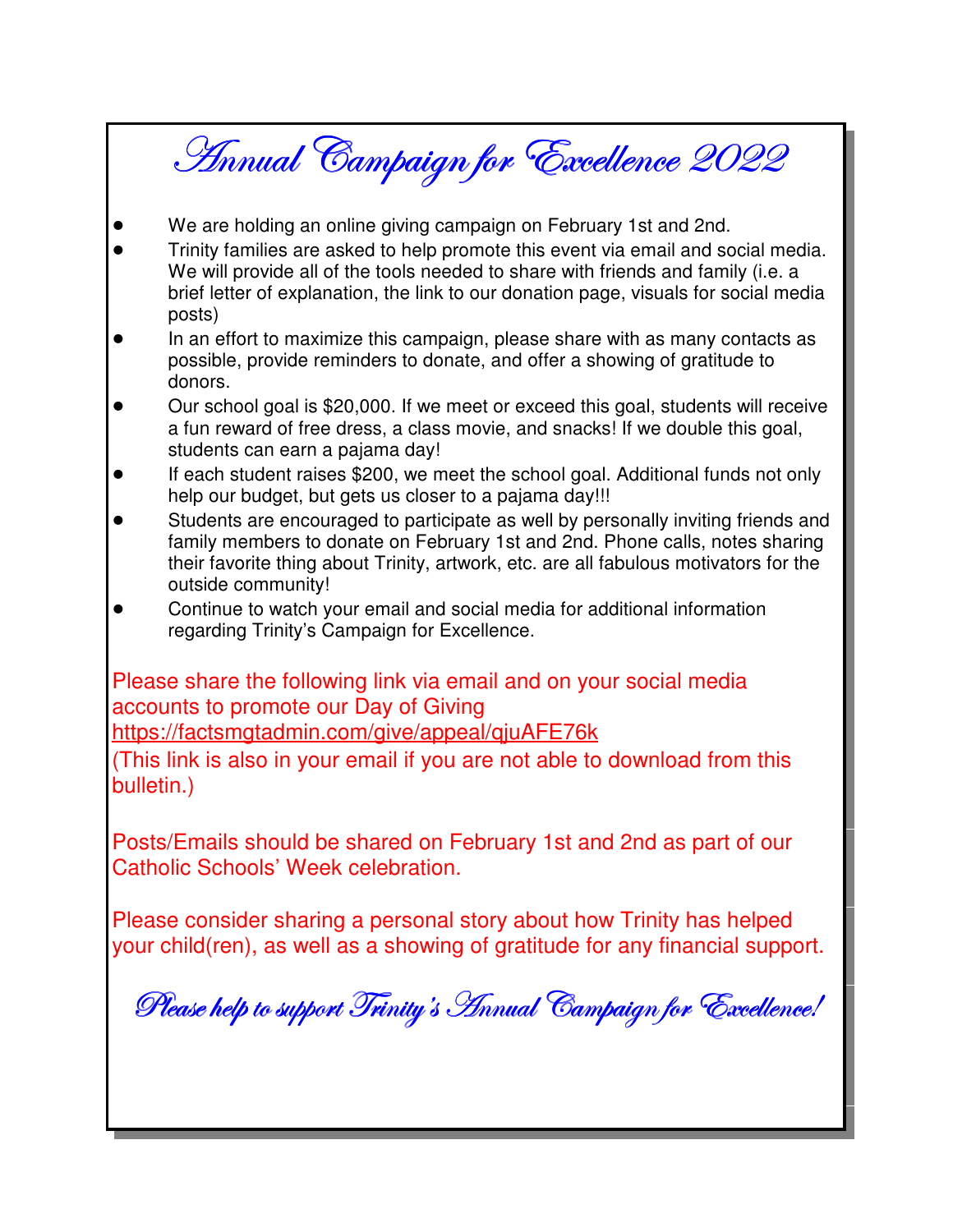#### **LOGGING IN VOLUNTEER HOURS**

Have you logged in your Volunteer hours on Sycamore? We have had several opportunities for hours to date:

-Entering your car or providing candy for Trunk or Treat.

-Helping with the Auction -Attending Mass -Attending the Internet Safety **Presentation** 

Please remember that per your tuition contract, each family, along with the tuition commitment, must perform 20 hours of volunteer service (\$10 will be charged for each uncompleted hour) and must participate in the four main school community events by:

- 1. Donating four items for the Trinity School Auction or paying \$200.
- 2. Participating in the Campaign for Excellence Annual Appeal.
- 3. Raising \$100 per student for Day in Motion.
- 4. Selling the required number of Cow Plop tickets**.**

I will be sending out the number of hours you have volunteered to date at the end of 2<sup>nd</sup> quarter (February 4).

#### **END OF 2ND QUARTER / REPORT CARDS**

2 nd quarter ends on Friday, **February 4.**  Reports cards will be sent home on this day.

#### **KINDERGARTEN OPEN HOUSE**

We will be having a Kindergarten Open House of Wednesday, **February 23**, from 3:15 - 5:00 p.m. Please share this information with friends and family who are looking to enroll a Kindergartner for the 2022 - 2023 school year.

#### **HOW TO LOG IN YOUR VOLUNTEER HOURS**

- 1. Log into your Sycamore account
- 2. Go to the MY SCHOOL TAB
- 3. CLICK ON SERVICE LOGS
- 4. IN TOP RIGHT CORNER CLICK NEW LOG
- 5. ENTER INFORMATION
- 6. Select Opportunity From Drop Down Menu.
- 7. Pick Opportunity
- 8. Submit

#### **WHOLEHEARTED WOMEN'S GATHERING CONFERENCE 2022**

Join other women from around the Spokane Diocese and the Inland Northwest **January 29th**, for a day of inspiration, faith, fellowship, and fun.

The doors at St. Joseph Catholic Church in Otis Orchards will open at 8:30 a.m. allowing time for registration, shopping, and continental breakfast.

The conference will begin promptly at 9:30 a.m. Keynote speaker Heather Khym and inspiring music will enliven our spirits and refresh our outlook with a renewed understanding of how we are each called in these times to something new and fresh. The day will be filled with inspirational talks, motivational entertainment, informative workshops, shopping, personal time to pray, Confession, Adoration, tons of laughter, a fabulous lunch, door prizes, and a fun raffle! We will conclude at 4:30 p.m. with an optional community celebration of the vigil Mass at 5:30 p.m.

Heather Khym has been serving in ministry for over 20 years and passionately shares the Gospel through speaking and leading worship.